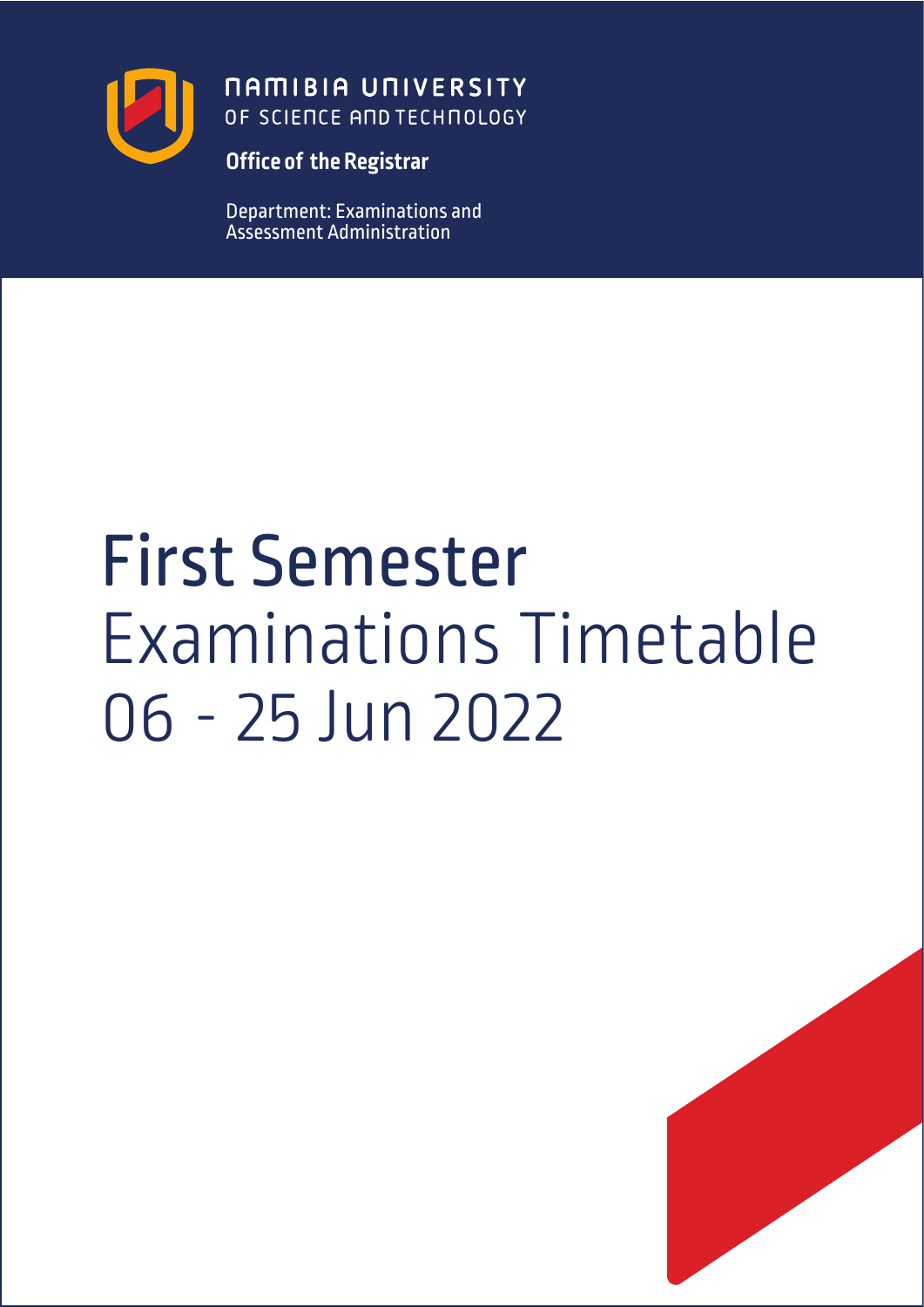

.

## Important Notice to Students

### 06 - 25 June 2022 Examinations

#### **The instructions below must be Followed Strictly. Please read carefully.**

- 1. Attached, please find the final version of the Jun 2022 examinations timetable.
- 2. Only valid student cards for 2022 and Exam Admission Letters (printed from the Student Kiosk), will be accepted at the examination venues. Do not write any notes on your timetables.
- 3. No IDs, Passports, or Drivers' Licenses will be accepted at the venues.
- 4. A semester mark of at least 40% is required to gain admission to the examination.
- 5. Lost or Damaged Student Cards (photo or student number not clear) must be replaced with new cards at the ICT Department, otherwise, you will not be allowed to sit for the examinations.
- 6. Practical exams for Business and Information Administration will be written in the relevant labs. Students should contact their lecturers for the exact date, start times and the labs to be used.
- **7. Full-time, Part-time and Windhoek Distance students write their exams at the Engineering building in Windhoek.**
- **8. Distance students need to arrange, at least two weeks in advance, if they want to write at Mariental, Luderitz, Rosh Pinah, or Karasburg.**
- 9. Students with disabilities or special needs should contact the Examination Department at least two weeks prior to the examinations to make the necessary arrangements.
- 10. Cell phones or any other devices with text or digital facilities are NOT allowed inside the examination venues.
- 11. The purposeful entering of a wrong student number on the answer script is a serious offense and may lead to disciplinary action.
- 12. Examination Rules and Invigilators' Instructions must be obeyed and adhered to at all times. Failure to do so may result in an OFFICIAL HEARING. This may result in an examination being declared NULL and VOID, and may even lead to EXPULSION.
- 13. Please READ the Institution's Examination Rules printed on the back cover of the examination books.
- 14. Any books, notes, bags, or unauthorized material must be placed in lockers / designated areas.
- 15. The Namibia University of Science and Technology (NUST) does not take responsibility for the safekeeping of any items that candidates bring to the venue and cannot be held responsible for damages or lost items.
- 16. Students are to be inside the venue 30 minutes before an examination is due to begin.
- 17. Results will be released on the Internet and via SMS fas of from 07th July 2022 from 16:00.
- 18. Hard copies of the examination results will be printed on request only.
- 19. Supplementary/Second Opportunity examinations will start on the 11th of July and end on the 20th of July 2022.

You are allowed to bring **two pens, student card and your exam admission letter into the examination hall**. If needed, you **may bring a pocket calculator, without the cover** and without anything written on it. Dictionaries are not allowed inside the examination venue.

START EARLY WITH YOUR EXAM PREPARATIONS. CREATE A STUDY PLAN and FIND A GOOD, QUIET PLACE to STUDY. GOOD LUCK WITH YOUR EXAMINATIONS!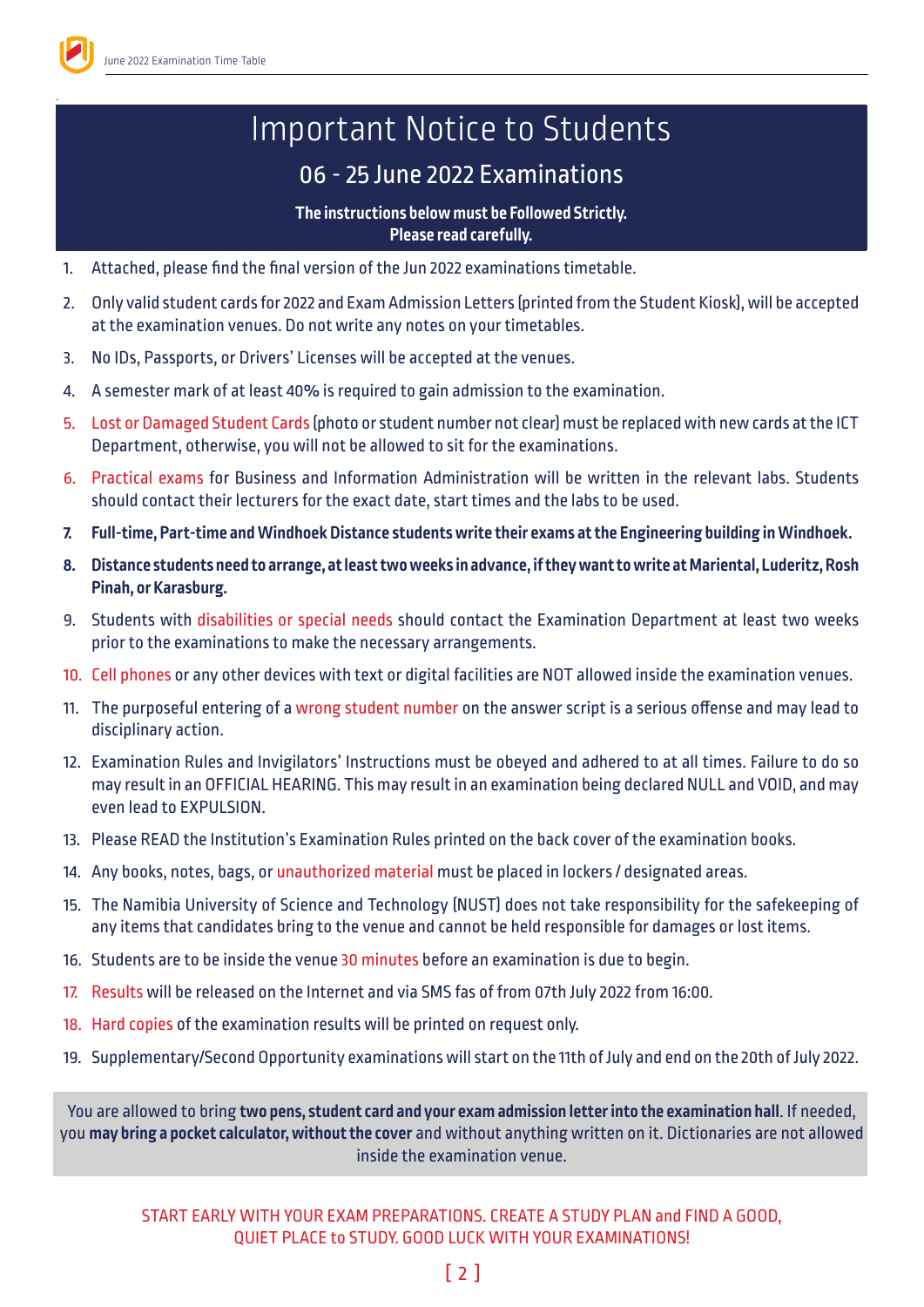

| Exam.<br><b>Date</b> | <b>Start</b><br><b>Time</b> | <b>Subject</b><br><b>Code</b> | <b>Subject Description</b>                                  | <b>Exam</b><br><b>Paper</b> |
|----------------------|-----------------------------|-------------------------------|-------------------------------------------------------------|-----------------------------|
| 06 Jun               | 08:00                       | <b>ARR720S</b>                | <b>Applied Regional and Rural Economic Development</b>      | 1                           |
|                      |                             | <b>BAC621C</b>                | <b>Business Accounting 2B (CATS)</b>                        | $\mathbf{1}$                |
|                      |                             | <b>EOA611S</b>                | <b>Economics of Agriculture</b>                             | 1                           |
|                      |                             | <b>KMT710S</b>                | <b>Kitchen Management</b>                                   | $\mathbf{1}$                |
|                      |                             | <b>ORC711S</b>                | <b>Operations Research</b>                                  | 1                           |
|                      |                             | <b>PMI511S</b>                | <b>Principles of Miceconomics</b>                           | $\mathbf{1}$                |
|                      |                             |                               |                                                             |                             |
|                      | 13:00                       | <b>CLS502S</b>                | <b>Calculus1</b>                                            | $\mathbf{1}$                |
|                      |                             | <b>GTA711S</b>                | <b>Taxation 310</b>                                         | 1                           |
|                      |                             | <b>NRM511S</b>                | <b>Natural Resource Management</b>                          | $\mathbf{1}$                |
|                      |                             | <b>PDP610S</b>                | <b>Professional Development and Practice</b>                | 1                           |
|                      |                             | <b>SES821S</b>                | <b>Small Enterprise Support</b>                             | $\mathbf{1}$                |
|                      |                             | <b>WSP511S</b>                | <b>Writing for Specific Purposes</b>                        | 1                           |
|                      |                             |                               |                                                             |                             |
|                      | 18:00                       | <b>AIL8115</b>                | <b>Advanced Intrusion and Log Analysis</b>                  | 1                           |
|                      |                             | <b>ANP611S</b>                | <b>Anatomical Pathology 2A</b>                              | $\mathbf{1}$                |
|                      |                             | <b>CLS601S</b>                | <b>Calculus 2</b>                                           | 1                           |
|                      |                             | <b>CML1115</b>                | <b>Commercial Law 1A</b>                                    | $\mathbf{1}$                |
|                      |                             | <b>MEP711S</b>                | <b>Managing Employee Performance</b>                        | 1                           |
|                      |                             |                               |                                                             |                             |
| 07 Jun               | 08:00                       | <b>ACA801S</b>                | <b>Advanced Complex Analysis</b>                            | 1                           |
|                      |                             | <b>EAM601S</b>                | <b>Electricity and Magnetism</b>                            | $\mathbf{1}$                |
|                      |                             | <b>FAC611S</b>                | <b>Financial Accounting 201</b>                             | 1                           |
|                      |                             | <b>ITM1115</b>                | <b>Introduction to Mathematics (Bus and Mgmt)</b>           | $\mathbf{1}$                |
|                      |                             | <b>RES511S</b>                | <b>Remote Sensing 1</b>                                     | 1                           |
|                      |                             |                               |                                                             |                             |
|                      | 13:00                       | ASS801S                       | <b>Applied Spatial Statistics</b>                           | 1                           |
|                      |                             | <b>HSC511S</b>                | <b>Health Science Chemistry</b>                             | $\mathbf{1}$                |
|                      |                             |                               |                                                             |                             |
|                      | 18:00                       | <b>AIG710S</b>                | Artificial Intelligence Computer Graphics Computer Graphics | $\mathbf{1}$                |
|                      |                             | <b>APM8115</b>                | <b>Advanced Project Management</b>                          | 1                           |
|                      |                             | <b>ARI7115</b>                | <b>Artificial Intelligence</b>                              | $\mathbf{1}$                |
|                      |                             | <b>BIS611S</b>                | <b>Business Information Systems 2A</b>                      | 1                           |
|                      |                             | <b>CAC710S</b>                | <b>Computerised Accounting 301</b>                          | $\mathbf{1}$                |
|                      |                             | <b>IPH401S</b>                | <b>Introduction to Physics A</b>                            | 1                           |
|                      |                             | <b>MAB611S</b>                | <b>Money and Banking</b>                                    | $\mathbf{1}$                |
|                      |                             | <b>MKM711S</b>                | <b>Marketing Management</b>                                 | 1                           |
|                      |                             | <b>RTC611S</b>                | <b>Rhetorical Theory and Criticism</b>                      | $\mathbf{1}$                |
|                      |                             | <b>RTP610S</b>                | <b>Reflective Teaching and Practice</b>                     | 1                           |
|                      |                             |                               |                                                             |                             |
| 08 Jun               | 08:00                       | <b>BMI511S</b>                | <b>Introduction to Business Management</b>                  | 1                           |
|                      |                             | <b>FBM710S</b>                | <b>Food and Beverage Management</b>                         | 1                           |
|                      |                             | <b>FE0810S</b>                | <b>Financial Economics</b>                                  | 1                           |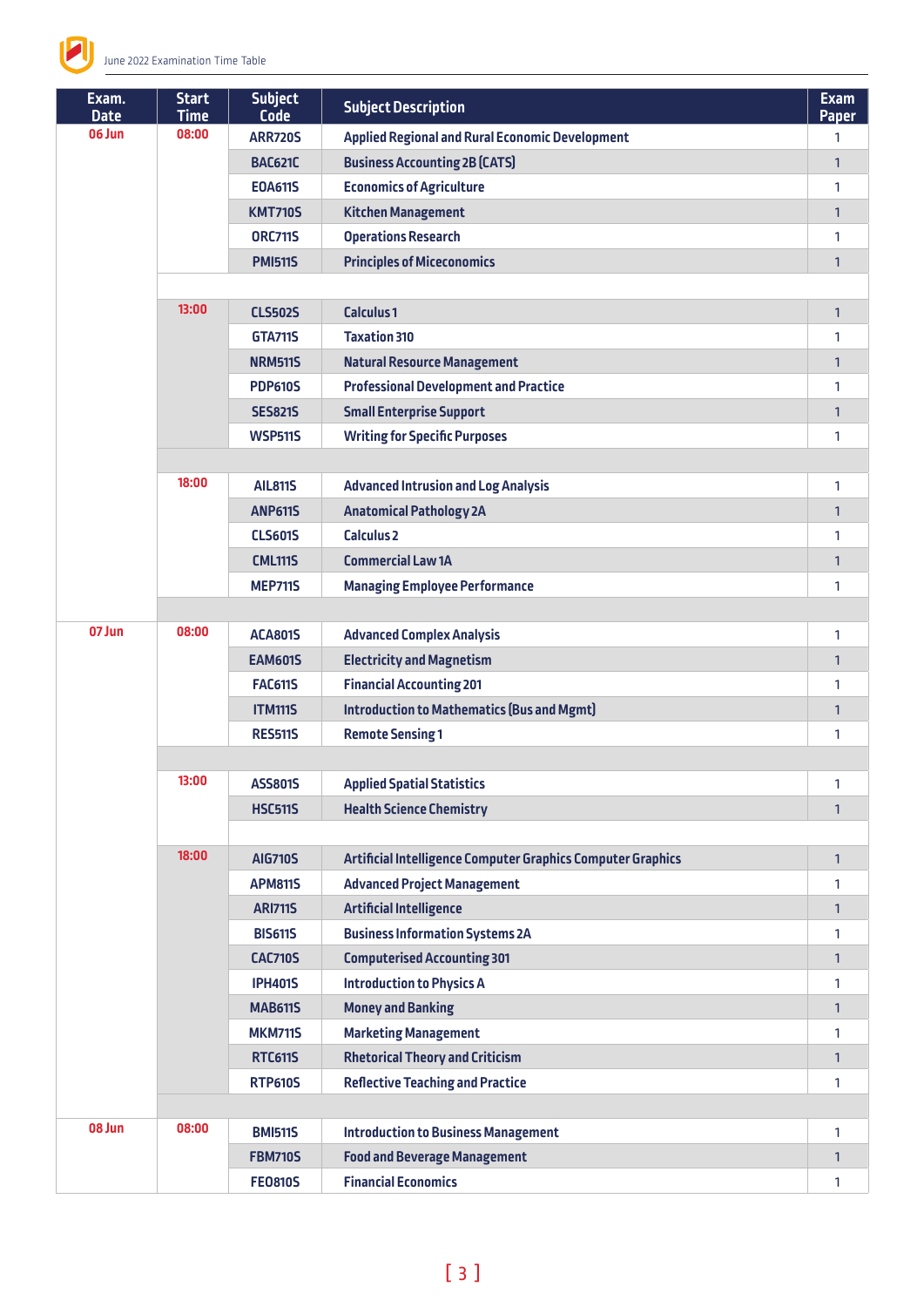

| Exam.<br><b>Date</b> | <b>Start</b><br><b>Time</b> | <b>Subject</b><br><b>Code</b> | <b>Subject Description</b>                                | <b>Exam</b><br><b>Paper</b> |
|----------------------|-----------------------------|-------------------------------|-----------------------------------------------------------|-----------------------------|
| 08 Jun               | 13:00                       | <b>ASF701S</b>                | <b>Animal Structure and Function</b>                      | 1                           |
|                      |                             | <b>GMA711S</b>                | <b>Management Accounting 310</b>                          | $\mathbf{1}$                |
|                      |                             | <b>HAM611S</b>                | <b>Haematology 2A</b>                                     | 1                           |
|                      |                             | <b>ICG511S</b>                | <b>Introduction to Computing</b>                          | $\mathbf{1}$                |
|                      |                             | <b>ILP510S</b>                | <b>Introduction to Land Use Planning and Management</b>   | 1                           |
|                      |                             | <b>LMP711S</b>                | <b>Leading and Managing Projects</b>                      | 1                           |
|                      |                             | <b>SLR611S</b>                | <b>Sport Law and Regulations</b>                          | 1                           |
| 08 Jun               |                             |                               |                                                           |                             |
|                      | 18:00                       | <b>BMA101</b>                 | <b>Business Management and Administration 1</b>           | 1                           |
|                      |                             | <b>EPD711S</b>                | <b>Epidemiology 3</b>                                     | 1                           |
|                      |                             | <b>ETD711S</b>                | <b>Introduction to Education Training and Development</b> | 1                           |
|                      |                             | <b>GBM811S</b>                | <b>Global Business Management</b>                         | $\mathbf{1}$                |
|                      |                             | <b>GDC611S</b>                | <b>Group Dynamics and Communication</b>                   | 1                           |
|                      |                             | <b>HMT710S</b>                | <b>Hydrometallurgy</b>                                    | $\mathbf{1}$                |
|                      |                             | <b>IAS501S</b>                | <b>Introduction to Applied Stats</b>                      | 1                           |
|                      |                             | <b>INT711S</b>                | <b>International Trade</b>                                | 1                           |
|                      |                             | <b>LPM511S</b>                | <b>Law for Public Managers 1A</b>                         | 1                           |
|                      |                             | <b>LTD611S</b>                | <b>Literary Drama</b>                                     | $\mathbf{1}$                |
|                      |                             | <b>PBT602S</b>                | <b>Probability Theory 2</b>                               | 1                           |
|                      |                             | <b>RMC711S</b>                | <b>Rock Mechanics</b>                                     | $\mathbf{1}$                |
| 09 Jun               | 08:00                       | <b>ACK710S</b>                | <b>Culinary Arts 3: Advanced Cold Kitchen</b>             | $\mathbf{1}$                |
|                      |                             | <b>EAP511S</b>                | <b>English for Academic Purposes</b>                      | 1                           |
|                      |                             | <b>GES512S</b>                | <b>Geographic Information Systems 1</b>                   | 1                           |
|                      |                             | <b>ICO511S</b>                | <b>Introduction to Communication 1A</b>                   | 1                           |
|                      |                             | <b>MCF811S</b>                | <b>Mobile and Cloud Forensics</b>                         | 1                           |
|                      |                             |                               |                                                           |                             |
|                      | 13:00                       | <b>ANA801S</b>                | <b>Applied Numerical Analysis</b>                         | $\mathbf{1}$                |
|                      |                             | <b>CPL511S</b>                | <b>Company Law</b>                                        | 1                           |
|                      |                             | <b>CWM510S</b>                | <b>Classroom and Workshop Management</b>                  | $\mathbf{1}$                |
|                      |                             | <b>DTN611S</b>                | <b>Data Networks</b>                                      | 1                           |
|                      |                             | <b>ITL611S</b>                | <b>Information and Technology in Logistics</b>            | $\mathbf{1}$                |
|                      |                             | <b>TPP611S</b>                | Theory and Practice of World Poetry 2A                    | 1                           |
|                      |                             |                               |                                                           |                             |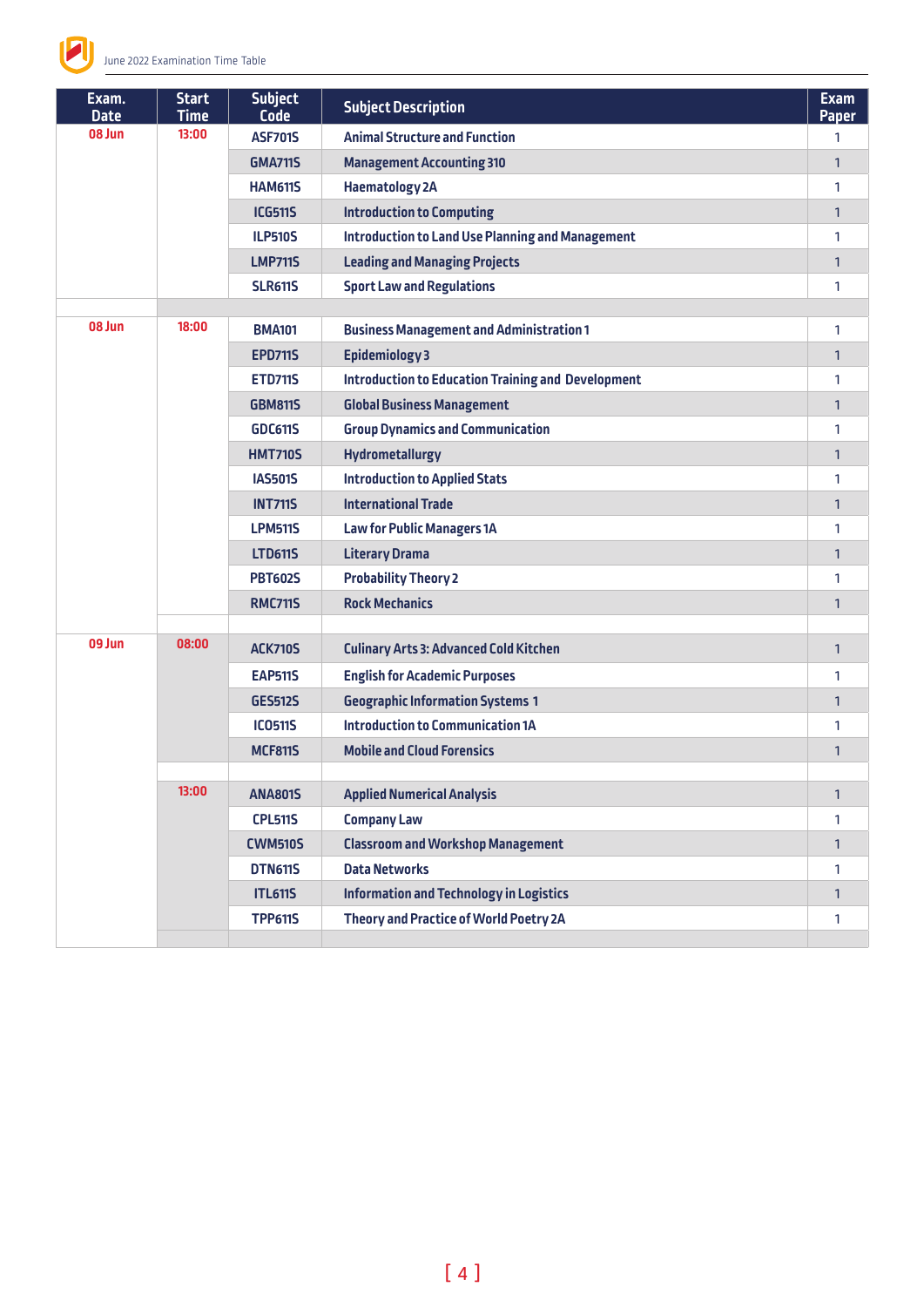

| Exam.<br><b>Date</b> | <b>Start</b><br><b>Time</b> | <b>Subject</b><br><b>Code</b>    | <b>Subject Description</b>                                                  | <b>Exam</b><br><b>Paper</b> |
|----------------------|-----------------------------|----------------------------------|-----------------------------------------------------------------------------|-----------------------------|
| 09 Jun               | 18:00                       | <b>AAP511S</b>                   | <b>Anatomy and Physiology</b>                                               | $\mathbf{1}$                |
|                      |                             | <b>ALM811S</b>                   | <b>Advanced Logistics Management</b>                                        | 1                           |
|                      |                             | <b>ARC610S</b>                   | <b>Action Research</b>                                                      | $\mathbf{1}$                |
|                      |                             | <b>BAC511C</b>                   | <b>Business Accounting (CATS) 1A</b>                                        | 1                           |
|                      |                             | <b>BAC521C</b>                   | <b>Business Accounting (CATS) 1B</b>                                        | $\mathbf{1}$                |
|                      |                             | <b>EPD611S</b>                   | Epidemiology 2A                                                             | 1                           |
|                      |                             | <b>EVP510S</b>                   | <b>Environmental Planning</b>                                               | $\mathbf{1}$                |
|                      |                             | <b>GRE811S</b>                   | <b>Corporate Governance, Risk and Ethics</b>                                | 1                           |
|                      |                             | <b>ISA822S</b>                   | <b>Information Systems Audit</b>                                            | $\mathbf{1}$                |
|                      |                             | <b>IWT711S</b>                   | <b>Internet and Wan Tele-Communication</b>                                  | 1                           |
|                      |                             | <b>MAB701S</b>                   | <b>Marine Biology 3A</b>                                                    | $\mathbf{1}$                |
|                      |                             | <b>MAS501S</b>                   | <b>Mathematical Structures</b>                                              | 1                           |
|                      |                             | <b>NUM701S</b>                   | <b>Numerical Methods 1</b>                                                  | $\mathbf{1}$                |
|                      |                             | <b>PGM811S</b>                   | <b>Portfolio and Programme Management</b>                                   | 1                           |
|                      |                             | <b>RLG611S</b>                   | <b>Regional and Local Government Management</b>                             | $\mathbf{1}$                |
|                      |                             | <b>SHR811S</b>                   | <b>Strategic Human Resources Management</b>                                 | 1                           |
|                      |                             | <b>SLH611S</b>                   | <b>Sustainable Large Ruminant Husbandry</b>                                 | $\mathbf{1}$                |
| 10 Jun               | 08:00                       |                                  |                                                                             |                             |
|                      |                             | <b>EDT510S</b>                   | <b>Educational Technology</b>                                               | $\mathbf{1}$                |
|                      |                             | <b>FAC511S</b>                   | <b>Financial Accounting 101</b>                                             | 1                           |
|                      |                             | <b>GAU711S</b>                   | <b>Auditing 310</b>                                                         | $\mathbf{1}$                |
|                      |                             | <b>PMT611S</b>                   | <b>Property Maintenance</b>                                                 | 1                           |
| 10 Jun               | 13:00                       | <b>BNS511S</b>                   | <b>Biology for Natural Sciences</b>                                         | 1                           |
|                      |                             | <b>ILS511S</b>                   | <b>Introduction Language in Society</b>                                     | $\mathbf{1}$                |
|                      |                             | <b>LT1611S</b>                   | <b>Land Transport Safety and Infra. Consideration</b>                       | 1                           |
|                      |                             | <b>OPM611S</b>                   | <b>Operations Management</b>                                                | $\mathbf{1}$                |
|                      |                             | <b>PGA711S</b>                   | <b>Police Intelligence Gathering and Analysis</b>                           | 1                           |
|                      |                             | <b>SFE611S</b>                   | <b>Statistics for Economists 2A</b>                                         | $\mathbf{1}$                |
|                      |                             |                                  |                                                                             |                             |
|                      | 18:00                       | <b>ADR811S</b>                   | <b>Advanced Industrial Relations</b>                                        | $\mathbf{1}$                |
|                      |                             | <b>AMA811S</b>                   | <b>Advanced Management Accounting</b>                                       | 1                           |
|                      |                             | <b>AMM511S</b>                   | <b>Administrative Management 1A</b>                                         | $\mathbf{1}$                |
|                      |                             | <b>AMM611S</b>                   | <b>Administrative Management 2A</b>                                         | 1                           |
|                      |                             | <b>CCE611S</b>                   | <b>Communication Electronics 315</b>                                        | $\mathbf{1}$                |
|                      |                             | <b>DME911S</b>                   | <b>Data Management, Ethics and Security</b>                                 | 1                           |
|                      |                             | <b>ECM712S</b>                   | <b>Econometrics</b>                                                         | $\mathbf{1}$                |
|                      |                             | <b>EC0701S</b>                   | <b>Ecology</b>                                                              | 1                           |
|                      |                             | <b>EPS711S</b>                   | <b>Environmental Pollution and Safety</b><br><b>Financial Mathematics 2</b> | $\mathbf{1}$                |
|                      |                             | <b>FIM601S</b><br><b>IHA520S</b> | <b>Introduction to Hospitality and Tourism Accounting</b>                   | 1                           |
|                      |                             | <b>IMT811S</b>                   | <b>International Marketing Management</b>                                   | $\mathbf{1}$<br>1           |
|                      |                             | <b>ITP511S</b>                   | <b>Introduction to Public Management</b>                                    | $\mathbf{1}$                |
|                      |                             | <b>MIB611S</b>                   | <b>Microbiology</b>                                                         | 1                           |
|                      |                             | <b>MTD611S</b>                   | <b>Medical Terminologies and Disease Nomenclature</b>                       | $\mathbf{1}$                |
|                      |                             | <b>PDT610S</b>                   | <b>Policy Development</b>                                                   | 1                           |
|                      |                             |                                  |                                                                             |                             |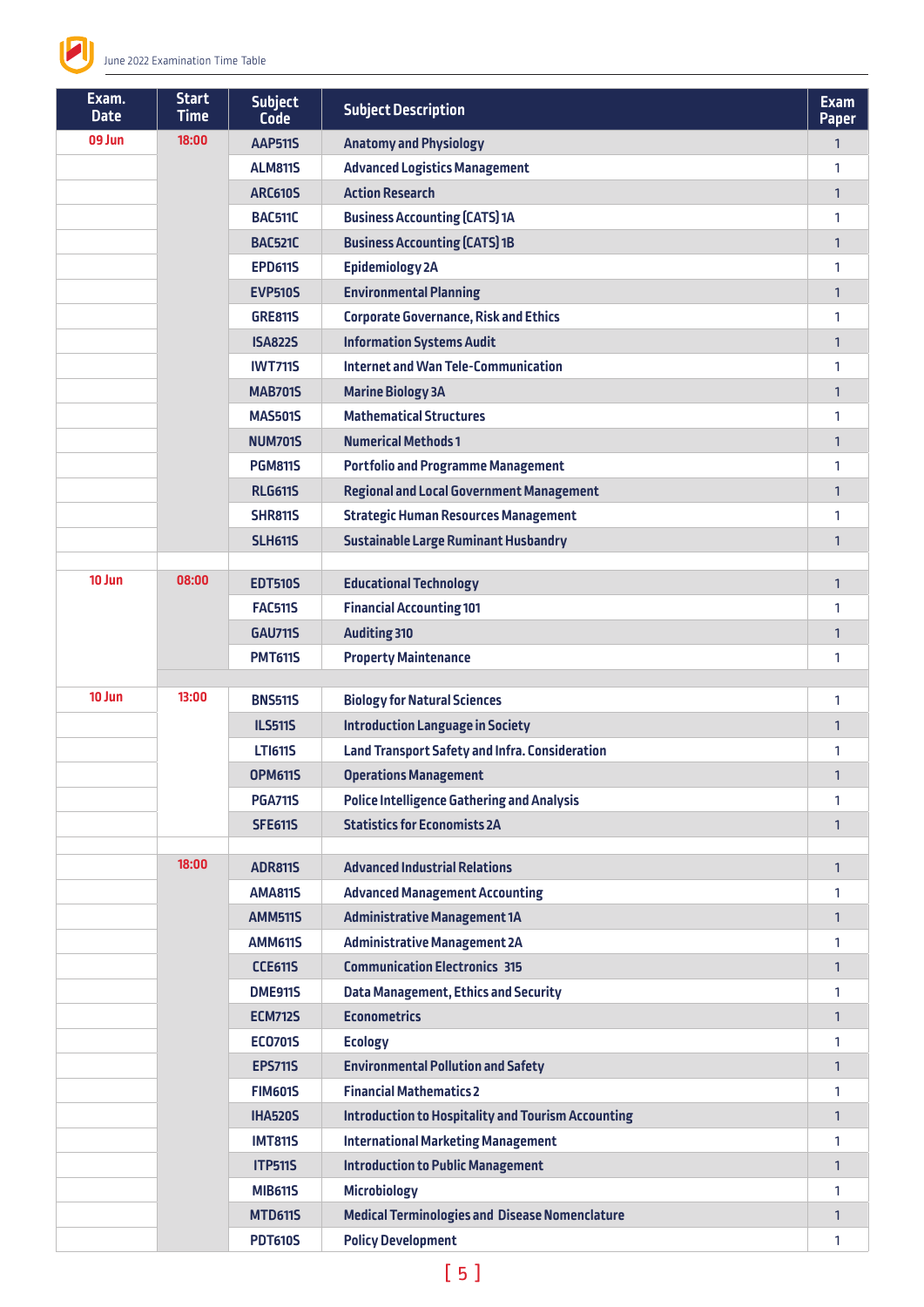

| Exam.<br><b>Date</b> | <b>Start</b><br><b>Time</b> | <b>Subject</b><br><b>Code</b> | <b>Subject Description</b>                             | <b>Exam</b><br><b>Paper</b> |
|----------------------|-----------------------------|-------------------------------|--------------------------------------------------------|-----------------------------|
| 10 Jun               | 18:00                       | <b>PHL611S</b>                | <b>Public Health Legislation 2A</b>                    | 1                           |
|                      |                             | <b>PHM711S</b>                | <b>Principles of Health Management</b>                 | $\mathbf{1}$                |
|                      |                             | <b>PLU411C</b>                | <b>Principles of English Language Use (CATS)</b>       | 1                           |
|                      |                             | <b>PNM710S</b>                | <b>Pyrometallurgy of Non-Ferrous Metals</b>            | $\mathbf{1}$                |
|                      |                             | <b>PSS811S</b>                | <b>Procurement and Supplier Relationship Mgmt</b>      | 1                           |
|                      |                             |                               |                                                        |                             |
|                      |                             | <b>SSP701S</b>                | <b>Solid State Physics</b>                             | 1                           |
|                      |                             | <b>SVT710S</b>                | <b>Systems Virtualisation</b>                          | $\mathbf{1}$                |
|                      |                             | <b>TPH601S</b>                | <b>Thermal Physics</b>                                 | 1                           |
|                      |                             |                               |                                                        |                             |
| 13 Jun               | 08:00                       | <b>ADC801S</b>                | <b>Advanced Calculus</b>                               | 1                           |
|                      |                             | <b>BBS1115</b>                | <b>Basic Business Statistics</b>                       | 1                           |
|                      |                             | <b>CAP610S</b>                | <b>Culinary Arts 1: Pastry, Bakery and Desserts</b>    | 1                           |
|                      |                             | <b>IMI611S</b>                | <b>Intermediate Microeconomics</b>                     | $\mathbf{1}$                |
|                      |                             | <b>CLC611S</b>                | <b>Clinical Chemistry 2A</b>                           | 1                           |
|                      |                             | <b>UDM711S</b>                | <b>Underground Mining</b>                              | $\mathbf{1}$                |
|                      |                             |                               |                                                        |                             |
|                      | 13:00                       | <b>BMC511S</b>                | <b>Business Management Information Systems</b>         | 1                           |
|                      |                             | <b>COM511S</b>                | <b>Introduction to Communication</b>                   | 1                           |
|                      |                             | <b>FTA510S</b>                | <b>Fundamentals of Tvet Assessment and Moderations</b> | $\mathbf{1}$                |
|                      |                             | <b>IGD411S</b>                | <b>Introduction to Geospatial Data</b>                 | 1                           |
|                      |                             | <b>ILG511S</b>                | <b>Introduction to Linguistics</b>                     | $\mathbf{1}$                |
|                      |                             | <b>PC0611S</b>                | <b>Professional Communication 01</b>                   | 1                           |
|                      |                             |                               |                                                        |                             |
|                      | 18:00                       | <b>AAI711S</b>                | <b>Advanced Applications of Informatics</b>            | 1                           |
|                      |                             | <b>APP601S</b>                | <b>Analytical Principles and Practice</b>              | $\mathbf{1}$                |
|                      |                             | <b>BBE621C</b>                | <b>Business Ethics (CATS)</b>                          | 1                           |
|                      |                             | <b>BMA202</b>                 | <b>Business Management and Administration 2</b>        | $\mathbf{1}$                |
|                      |                             | <b>CCS611S</b>                | <b>Critical City Structure and Components</b>          | 1                           |
|                      |                             | <b>CPG811S</b>                | <b>Comparative Public Governance</b>                   | $\mathbf{1}$                |
|                      |                             | <b>DTM611S</b>                | Data Centre Infrastructure Management                  | 1                           |
|                      |                             | <b>EAT810S</b>                | <b>Enterprise Architecture</b>                         | $\mathbf{1}$                |
|                      |                             | <b>ELP611S</b>                | <b>Electrical Protection 314</b>                       | 1                           |
|                      |                             | <b>EMP511S</b>                | <b>English Morphology</b>                              | $\mathbf{1}$                |
|                      |                             | <b>EQM811S</b>                | <b>Environmental Quality Management Reporting</b>      | 1                           |
|                      |                             | <b>FAR8115</b>                | <b>Advanced Financial Accounting and Reporting</b>     | $\mathbf{1}$                |
|                      |                             | <b>FSN611S</b>                | <b>Food Security and Nutrition</b>                     | 1                           |
|                      |                             | <b>GRS811S</b>                | <b>Gis and Remote Sensing in Practice</b>              | $\mathbf{1}$                |
|                      |                             | <b>HIT611S</b>                | <b>Health Information Technology</b>                   | 1                           |
|                      |                             | <b>HMP711S</b>                | <b>Health Management Practice</b>                      | $\mathbf{1}$                |
|                      |                             | <b>ICP811S</b>                | <b>Integrated Clinical Patholog</b>                    | 1                           |
|                      |                             | <b>IGA511S</b>                | <b>Information Gathering and Writting</b>              | $\mathbf{1}$                |
|                      |                             | <b>LIT8115</b>                | <b>Literary Theory</b>                                 | 1                           |
|                      |                             | <b>MFR911S</b>                | <b>Management Frontier</b>                             | $\mathbf{1}$                |
|                      |                             | <b>MRT811S</b>                | <b>Methods in Recombinant DNA Technology</b>           | 1                           |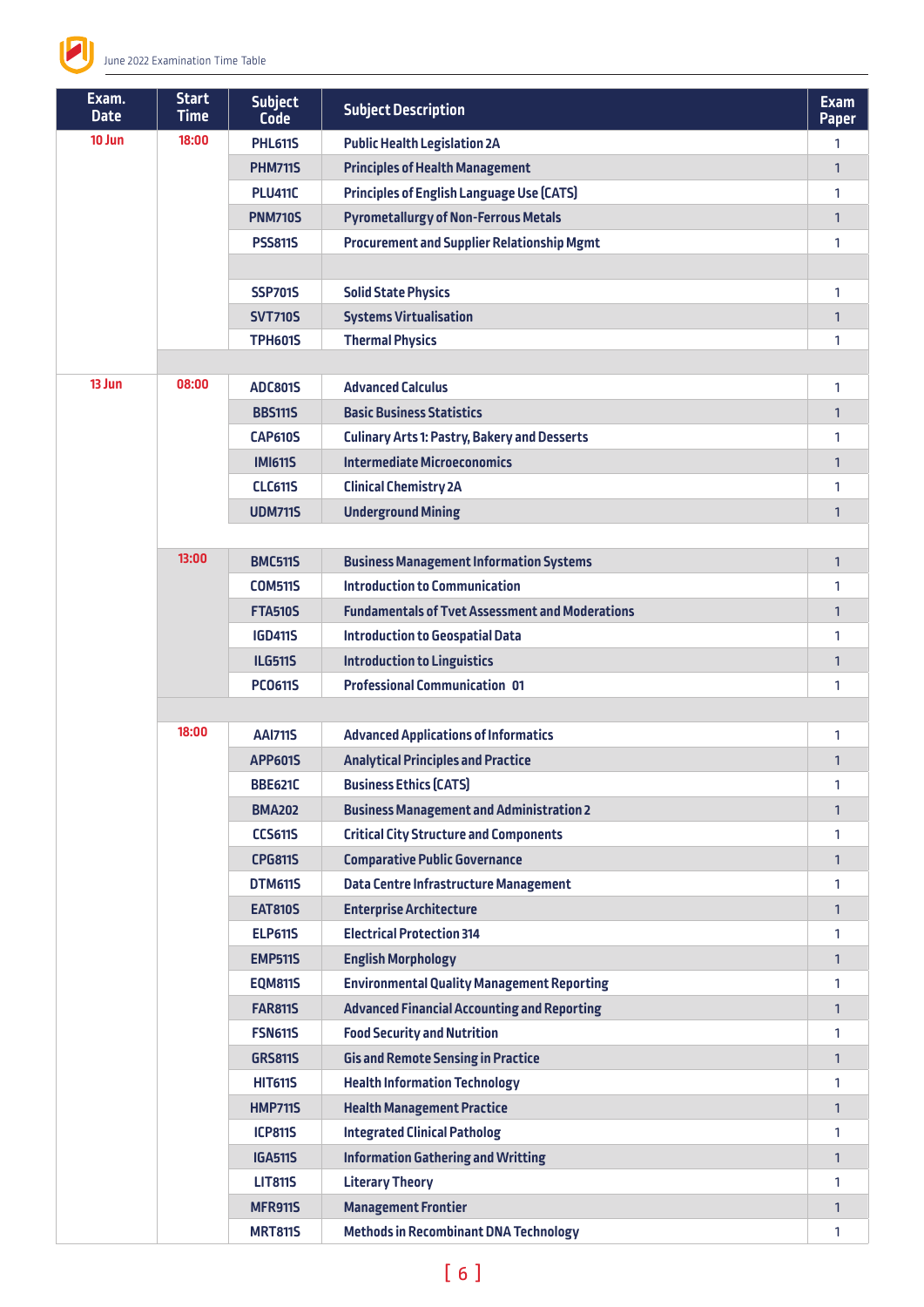

| Exam.<br><b>Date</b> | <b>Start</b><br><b>Time</b> | <b>Subject</b><br><b>Code</b> | <b>Subject Description</b>                              | <b>Exam</b><br><b>Paper</b> |
|----------------------|-----------------------------|-------------------------------|---------------------------------------------------------|-----------------------------|
| 13 Jun               | 18:00                       | <b>NCA811S</b>                | <b>Nutraceuticals and Alternat. Nutrional Remedies</b>  | 1                           |
|                      |                             | <b>PBT501S</b>                | <b>Probability Theory 1</b>                             | $\mathbf{1}$                |
|                      |                             | <b>PFN712S</b>                | <b>Public Finance</b>                                   | 1                           |
|                      |                             | <b>SMG811S</b>                | <b>Strategic Marketing Management: ANA, Plan and De</b> | $\mathbf{1}$                |
|                      |                             | <b>SRH611S</b>                | <b>Sustainable Small Ruminant Husbandry</b>             | 1                           |
|                      |                             | <b>SSC811S</b>                | <b>Strategic Supply Chain Management</b>                | $\mathbf{1}$                |
|                      |                             | <b>WSM611S</b>                | <b>Waste Management</b>                                 | 1                           |
|                      |                             |                               |                                                         |                             |
| 14 Jun               | 08:00                       | <b>BBN810S</b>                | <b>Broadband Networks</b>                               | 1                           |
|                      |                             | <b>CLC711S</b>                | <b>Clinical Chemistry 3</b>                             | $\mathbf{1}$                |
|                      |                             | <b>ISS610S</b>                | <b>It Systems Security</b>                              | 1                           |
|                      |                             | <b>ISS611S</b>                | <b>Information Systems Security Essentials</b>          | $\mathbf{1}$                |
|                      |                             | <b>QTM511S</b>                | <b>Quantitative Methods</b>                             | 1                           |
|                      |                             | <b>TDM511S</b>                | <b>Transport and Distribution Management</b>            | $\mathbf{1}$                |
|                      |                             |                               |                                                         |                             |
|                      | 13:00                       | <b>BMA303</b>                 | <b>Business Management and Administration 3</b>         | $\mathbf{1}$                |
|                      |                             | <b>BST611S</b>                | <b>Systems Thinking</b>                                 | 1                           |
|                      |                             | <b>GNC501S</b>                | <b>General Chemistry 1A</b>                             | $\mathbf{1}$                |
|                      |                             | <b>ITS511S</b>                | <b>Introduction to Sociology</b>                        | 1                           |
|                      |                             | <b>LAL1115</b>                | <b>Labour Law 1A</b>                                    | $\mathbf{1}$                |
|                      |                             | <b>MFE511S</b>                | <b>Mathematics for Economists 1A</b>                    | 1                           |
|                      |                             | <b>PMM711S</b>                | <b>Procurement Management</b>                           | $\mathbf{1}$                |
|                      |                             |                               |                                                         |                             |
|                      | 18:00                       | <b>ACS701S</b>                | <b>Applied Colloid and Surface Chemistry</b>            | $\mathbf{1}$                |
|                      |                             | <b>AEM810S</b>                | <b>Applied Econometrics</b>                             | 1                           |
|                      |                             | <b>BIS511S</b>                | <b>Business Information Systems 1A</b>                  | $\mathbf{1}$                |
|                      |                             | <b>FMH7115</b>                | <b>Food and Meat Hygiene 3</b>                          | 1                           |
|                      |                             | <b>FMH811S</b>                | <b>Food and Meat Hygiene 4</b>                          | 1                           |
|                      |                             | <b>ILT511S</b>                | <b>Introduction to Literature 1A</b>                    | 1                           |
|                      |                             | <b>ISG711S</b>                | <b>Infor. Systems Strategy and Governance</b>           | $\mathbf{1}$                |
|                      |                             | <b>LIA601S</b>                | <b>Linear Algebra 2</b>                                 | 1                           |
|                      |                             | <b>MTS511S</b>                | <b>Introduction Media, Technology and Society</b>       | $\mathbf{1}$                |
|                      |                             | <b>NWS620S</b>                | <b>Network Security</b>                                 | 1                           |
|                      |                             | <b>ORC601S</b>                | <b>Organic Chemistry 1</b>                              | $\mathbf{1}$                |
|                      |                             | <b>PCC811S</b>                | <b>Public Communication</b>                             | 1                           |
|                      |                             | <b>PCN8115</b>                | Primary Care: Nutrit. for Hiv/Aids and Com. Dis         | $\mathbf{1}$                |
|                      |                             | <b>PHC711S</b>                | <b>Principles of Primary Health Care Nutrition</b>      | 1                           |
|                      |                             | <b>PHP721S</b>                | <b>Public Health Practice</b>                           | $\mathbf{1}$                |
|                      |                             | <b>PNH610S</b>                | <b>Planning for Housing</b>                             | 1                           |
|                      |                             | <b>PPM712S</b>                | <b>Product Pricing Management</b>                       | $\mathbf{1}$                |
|                      |                             | <b>PSL510S</b>                | <b>Psychology of Learning A</b>                         | 1                           |
|                      |                             | <b>RRG611S</b>                | <b>Rangeland Regeneration</b>                           | $\mathbf{1}$                |
|                      |                             | <b>SCM202</b>                 | <b>Supply Chain Management 2</b>                        | 1                           |
|                      |                             | <b>SSY911S</b>                | <b>Sustainable Strategy</b>                             | $\mathbf{1}$                |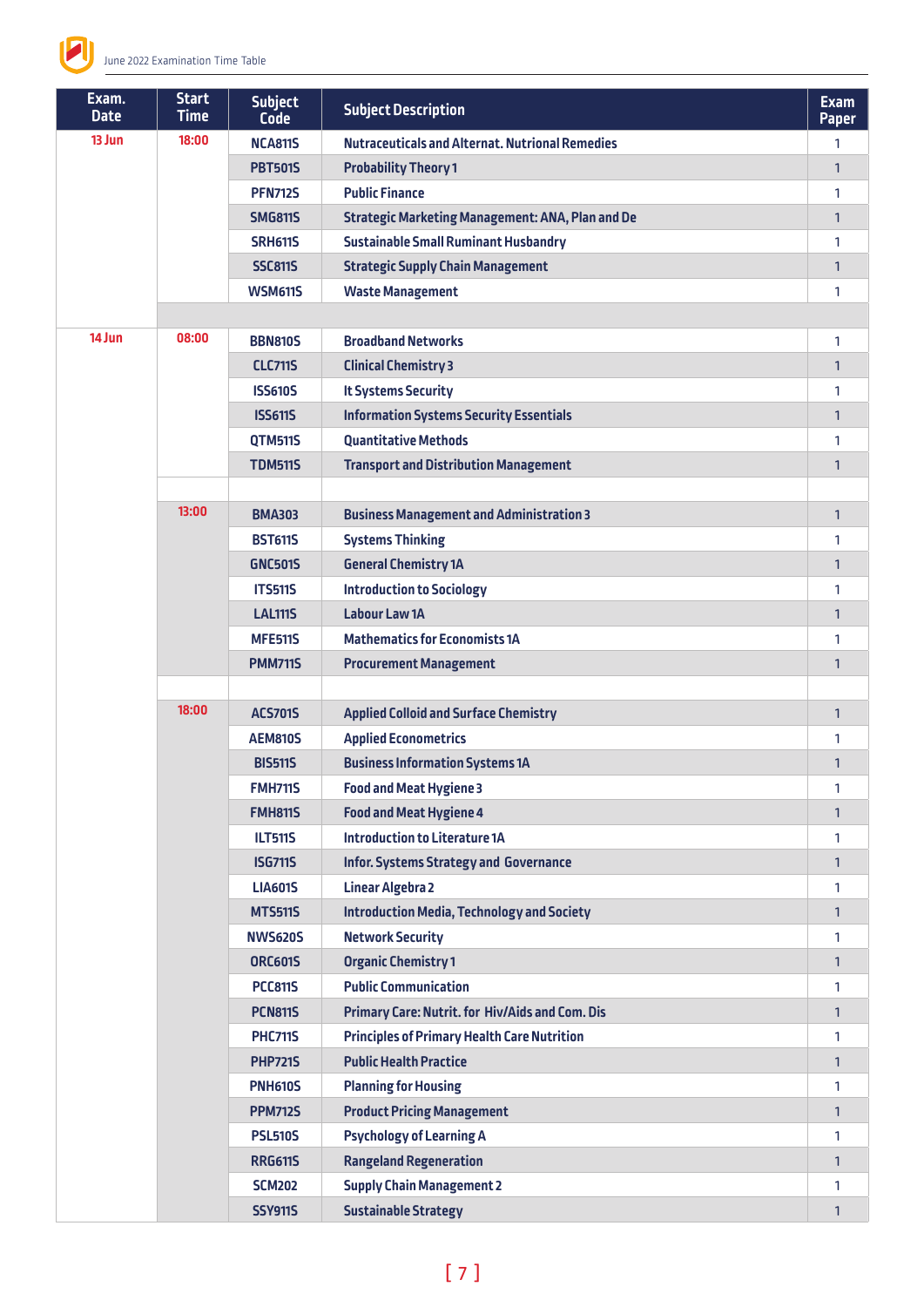

| Exam.<br><b>Date</b> | <b>Start</b><br><b>Time</b> | <b>Subject</b><br><b>Code</b> | <b>Subject Description</b>                           | <b>Exam</b><br><b>Paper</b> |
|----------------------|-----------------------------|-------------------------------|------------------------------------------------------|-----------------------------|
| 14 Jun               | 18:00                       | <b>TAI911S</b>                | <b>Trents in Artificial Intelligence and Machine</b> | 1                           |
|                      |                             | <b>TRL8115</b>                | <b>Theoretical Linguistics</b>                       | 1                           |
|                      |                             | <b>SUM710S</b>                | <b>Surface Mining</b>                                | $\mathbf{1}$                |
|                      |                             |                               |                                                      |                             |
| 15 Jun               | 08:00                       | <b>AAT501S</b>                | <b>Algebra and Trigonometry</b>                      | $\mathbf{1}$                |
|                      |                             | <b>BMS411S</b>                | <b>Basic Mathematics</b>                             | 1                           |
|                      |                             | <b>CMA611S</b>                | <b>Cost and Management Accounting 201</b>            | $\mathbf{1}$                |
|                      |                             | <b>ENH811S</b>                | <b>Ethical Network Hacking</b>                       | 1                           |
|                      |                             | <b>FPT510S</b>                | <b>Food Production Theory</b>                        | $\mathbf{1}$                |
|                      |                             | <b>HSS511S</b>                | <b>Health Science Statistics</b>                     | 1                           |
|                      |                             |                               |                                                      |                             |
|                      | 13:00                       | <b>ASP610S</b>                | <b>Applied Statistics and Probability for It</b>     | 1                           |
|                      |                             | <b>ASP611S</b>                | <b>Applied Statistics and Probability for Infor</b>  | $\mathbf{1}$                |
|                      |                             | <b>CSB711S</b>                | <b>Consumer Behaviour</b>                            | 1                           |
|                      |                             | <b>DMA711S</b>                | <b>Development Management</b>                        | $\mathbf{1}$                |
|                      |                             | <b>FMH611S</b>                | <b>Food and Meat Hygiene 2A</b>                      | 1                           |
|                      |                             | <b>HTV510S</b>                | <b>History of Tvet</b>                               | $\mathbf{1}$                |
|                      |                             | <b>IML511S</b>                | <b>Introduction to Medical Laboratory Science</b>    | 1                           |
|                      |                             | <b>ITT6115</b>                | <b>Intelligent Transportation Systems</b>            | $\mathbf{1}$                |
|                      |                             | <b>OSB611S</b>                | <b>Organisational Behaviour</b>                      | 1                           |
|                      |                             | <b>PDM611S</b>                | <b>Property Development and Marketing</b>            | $\mathbf{1}$                |
|                      |                             | <b>PSM611S</b>                | <b>Purchasing and Supply Management</b>              | 1                           |
|                      |                             | <b>SCM711S</b>                | <b>Supply Chain Management</b>                       | 1                           |
|                      |                             |                               |                                                      |                             |
|                      | 18:00                       | <b>AAC811S</b>                | <b>Advanced Analytical Methods and Chemometrics</b>  | $\mathbf{1}$                |
|                      |                             | <b>ADM911S</b>                | <b>Advertising and Digital Marketing</b>             | 1                           |
|                      |                             | <b>AGE811S</b>                | <b>Advanced Geophysics</b>                           | $\mathbf{1}$                |
|                      |                             | <b>AMG811S</b>                | <b>Advanced Multimedia and Graphics Design</b>       | 1                           |
|                      |                             | <b>AMI810S</b>                | <b>Advanced Microeconomics</b>                       | $\mathbf{1}$                |
|                      |                             | <b>AOL8115</b>                | <b>African Oral Literature</b>                       | 1                           |
|                      |                             | <b>ASD810S</b>                | <b>Advanced Software Development</b>                 | $\mathbf{1}$                |
|                      |                             | <b>BAS112S</b>                | <b>Basic Spanish 1B</b>                              | 1                           |
|                      |                             | <b>BIO8115</b>                | <b>Bioinformatics</b>                                | $\mathbf{1}$                |
|                      |                             | <b>BOP6115</b>                | <b>Business Operations</b>                           | 1                           |
|                      |                             | <b>BSD721S</b>                | <b>Biostatistics and Demography</b>                  | $\mathbf{1}$                |
|                      |                             | <b>BSV521S</b>                | <b>Basic Surveying</b>                               | 1                           |
|                      |                             | <b>CAN811S</b>                | <b>Computer Applications in Nutrition</b>            | $\mathbf{1}$                |
|                      |                             | <b>CAS520S</b>                | <b>Cadastral Surveying 1</b>                         | 1                           |
|                      |                             | <b>CBS711S</b>                | <b>Consumer Behaviour in Sports</b>                  | $\mathbf{1}$                |
|                      |                             | <b>CFD811S</b>                | <b>Communication for Development</b>                 | 1                           |
|                      |                             | <b>CML521C</b>                | <b>Commercial Law 1B (CATS)</b>                      | $\mathbf{1}$                |
|                      |                             | <b>CSB810S</b>                | <b>Conservation Biology</b>                          | 1                           |
|                      |                             | <b>EBM811S</b>                | <b>Environmental Bio. and Aquatic Ecosystem Mgmt</b> | 1                           |
|                      |                             | <b>FMH810S</b>                | <b>Financial Management: Hospitality and Tourism</b> | 1                           |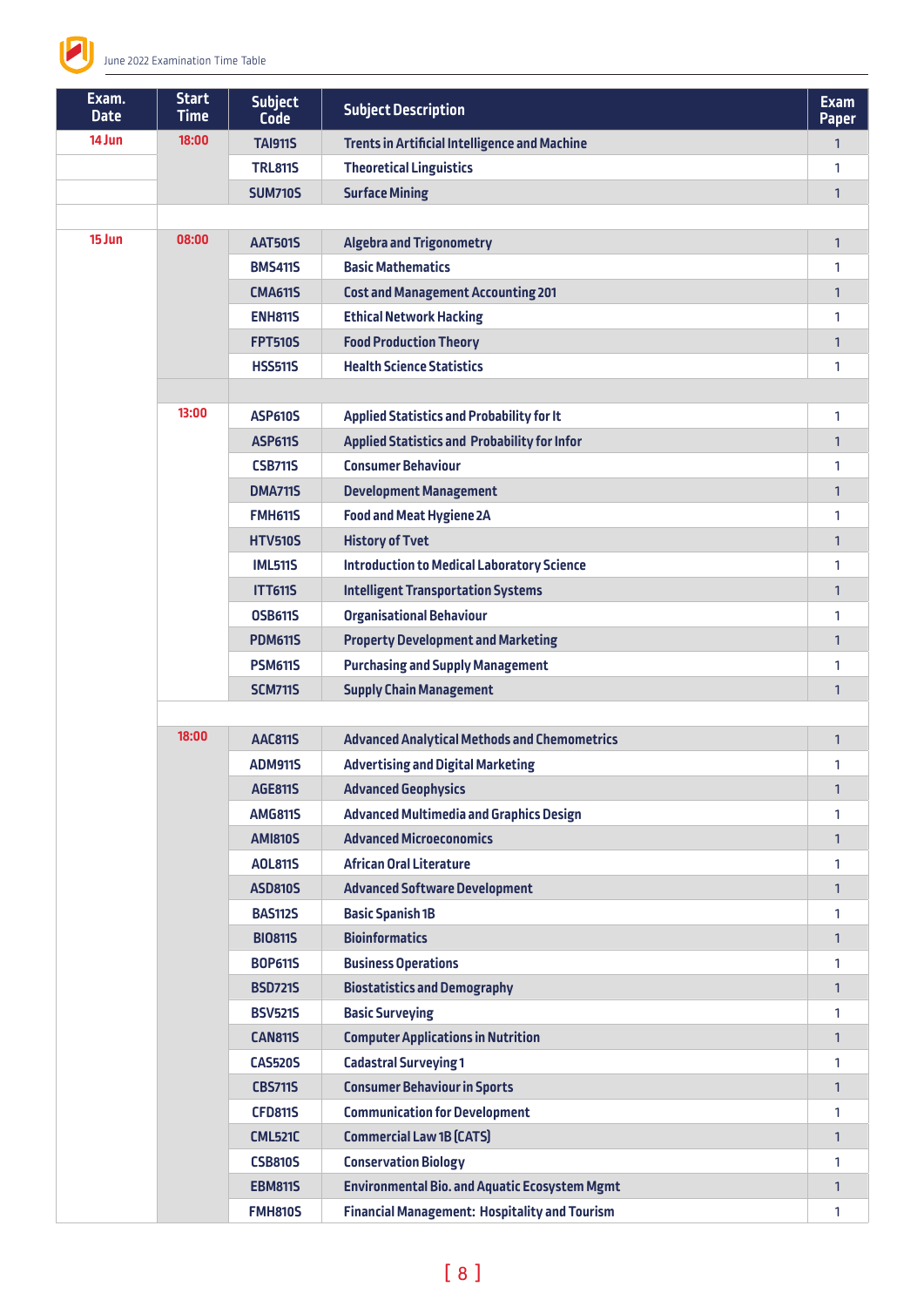

| Exam.<br><b>Date</b> | <b>Start</b><br><b>Time</b> | <b>Subject</b><br>Code | <b>Subject Description</b>                           | <b>Exam</b><br><b>Paper</b> |
|----------------------|-----------------------------|------------------------|------------------------------------------------------|-----------------------------|
| 15 Jun               | 18:00                       | <b>FSM610S</b>         | <b>Food Safety Management</b>                        | 1                           |
|                      |                             | <b>GME811S</b>         | <b>Governance and Mgt in State-Owned Enterprises</b> | 1                           |
|                      |                             | <b>GSU821S</b>         | <b>Global South Urbanism</b>                         | 1                           |
|                      |                             | <b>HMP811S</b>         | <b>Health Management Practice 4</b>                  | $\mathbf{1}$                |
|                      |                             | <b>HTM610S</b>         | <b>Hospitality and Tourism Marketing</b>             | 1                           |
|                      |                             | <b>IAS711S</b>         | <b>Information and Application Security</b>          | $\mathbf{1}$                |
|                      |                             | <b>ISCM303</b>         | <b>International Supply Chain Management</b>         | 1                           |
|                      |                             | <b>LAR911S</b>         | <b>Labour Relations</b>                              | 1                           |
|                      |                             | <b>MAL811S</b>         | <b>Management and Leadership</b>                     | 1                           |
|                      |                             | <b>MCA611S</b>         | <b>Microcontroller Applications 315</b>              | $\mathbf{1}$                |
|                      |                             | <b>MNA810S</b>         | <b>Mobile Networks and Architectures</b>             | 1                           |
|                      |                             | <b>MSM811S</b>         | <b>Measurement</b>                                   | $\mathbf{1}$                |
|                      |                             | <b>NTL611S</b>         | <b>Nutrition Through The Life Cycle</b>              | 1                           |
|                      |                             | <b>OCH701S</b>         | <b>Organic Chemistry 2</b>                           | 1                           |
|                      |                             | <b>PDE801S</b>         | <b>Partial Differential Equations</b>                | 1                           |
|                      |                             | <b>PPE611S</b>         | <b>Principles of Production Economy</b>              | $\mathbf{1}$                |
|                      |                             | <b>PROC202</b>         | <b>Procurement 2</b>                                 | 1                           |
|                      |                             | <b>PTY510S</b>         | <b>Planning Theory 1</b>                             | $\mathbf{1}$                |
|                      |                             | <b>QMS610S</b>         | <b>Quality Management Systems A</b>                  | 1                           |
|                      |                             | <b>RAN701S</b>         | <b>Real Analysis</b>                                 | 1                           |
|                      |                             | <b>REM611S</b>         | <b>Rangeland Ecology and Mangement</b>               | 1                           |
|                      |                             | <b>RMY8115</b>         | <b>Research Methodology (Rrdh and Urph)</b>          | $\mathbf{1}$                |
|                      |                             | <b>STP801S</b>         | <b>Stochastic Processes</b>                          | 1                           |
|                      |                             | <b>TDM710S</b>         | <b>Tourism Distribution Management</b>               | 1                           |
|                      |                             | <b>TL101</b>           | <b>Transport and Logistics 1</b>                     | 1                           |
|                      |                             |                        |                                                      |                             |
| 16 Jun               | 08:00                       | <b>BSC410S</b>         | <b>Basic Science</b>                                 | 1                           |
|                      |                             | <b>CEB601S</b>         | <b>Cell Biology</b>                                  | 1                           |
|                      |                             | <b>ENP811S</b>         | <b>Environmental Physics</b>                         | 1                           |
|                      |                             | <b>HPS611S</b>         | Human Resources Management in Public Sector          | $\mathbf{1}$                |
|                      |                             | <b>ICA511S</b>         | <b>Introduction to Chemistry</b>                     | 1                           |
|                      |                             | <b>ICC511S</b>         | <b>Intercultural Communication</b>                   | 1                           |
|                      |                             | <b>GMN621S</b>         | <b>Geoinformation Management</b>                     | 1                           |
|                      |                             | <b>MMB611S</b>         | <b>Medical Microbiology 2A</b>                       | 1                           |
|                      |                             | <b>MPC711S</b>         | <b>Mineral Separation Processes</b>                  | 1                           |
|                      |                             | <b>SFM711S</b>         | <b>Strategic Fleet Management</b>                    | $\mathbf{1}$                |
|                      |                             |                        |                                                      |                             |
|                      | 13:00                       | AOC811S                | <b>Advanced Organic Chemistry</b>                    | $\mathbf{1}$                |
|                      |                             | <b>APG710S</b>         | <b>Advanced Programming</b>                          | 1                           |
|                      |                             | <b>ATU811S</b>         | <b>Advanced Theory of Urb. and Reg.planning</b>      | 1                           |
|                      |                             | <b>BIO801S</b>         | <b>Biostatistics</b>                                 | 1                           |
|                      |                             | <b>BMC911S</b>         | <b>Brand Management and Customer Equity</b>          | $\mathbf{1}$                |
|                      |                             | <b>CAC610S</b>         | <b>Comparative African Cities</b>                    | 1                           |
|                      |                             | <b>CAS610S</b>         | <b>Cadastral Surveying 2</b>                         | 1                           |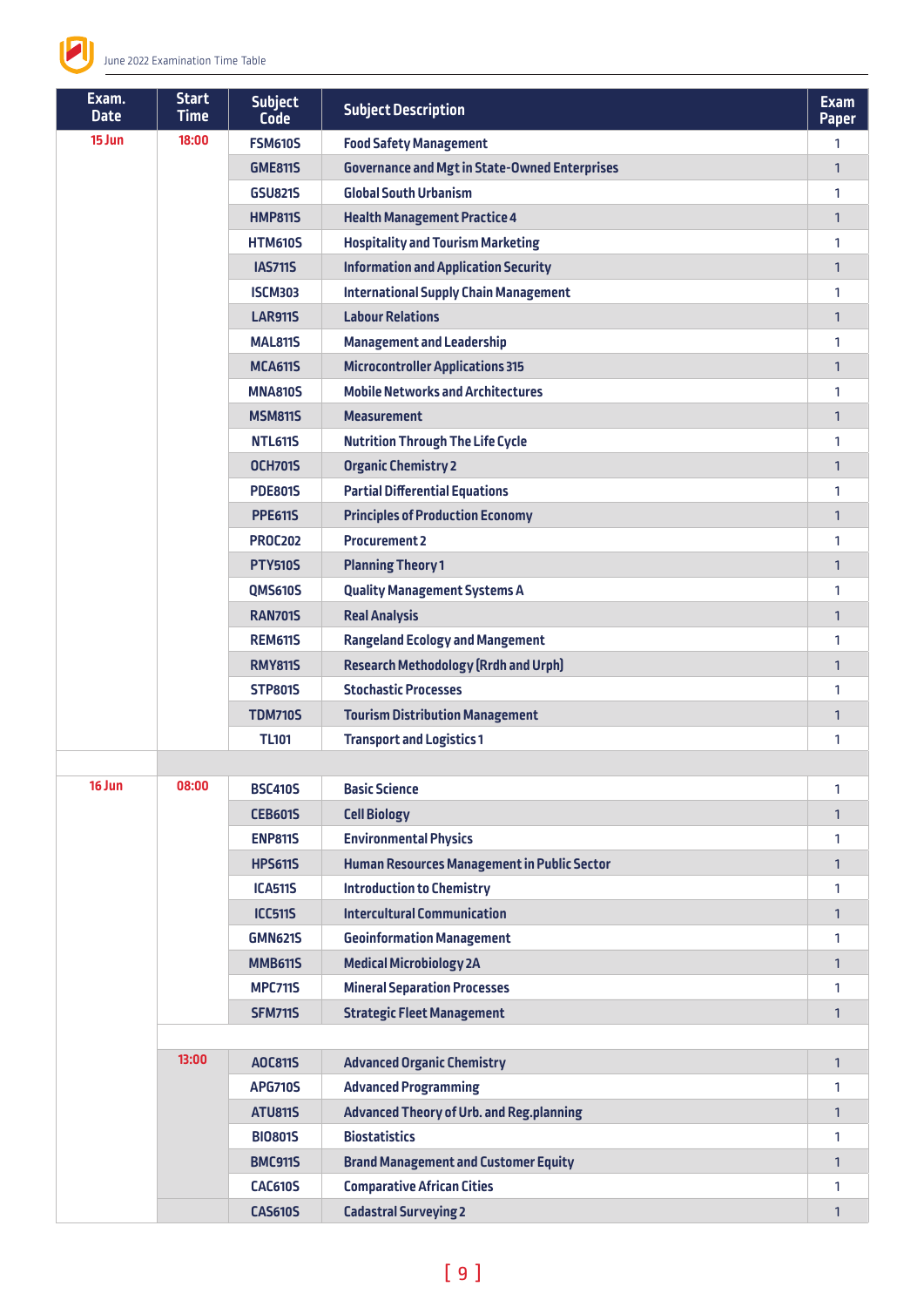

| Exam.<br><b>Date</b> | <b>Start</b><br><b>Time</b> | <b>Subject</b><br><b>Code</b> | <b>Subject Description</b>                           | <b>Exam</b><br><b>Paper</b> |
|----------------------|-----------------------------|-------------------------------|------------------------------------------------------|-----------------------------|
| 16 Jun               | 13:00                       | <b>CBT811S</b>                | <b>Capacity Building and Talent Management</b>       | $\mathbf{1}$                |
|                      |                             | <b>CNN811S</b>                | <b>Community Nutrition</b>                           | 1                           |
|                      |                             | <b>CSE511S</b>                | <b>Conservation Ecology 1</b>                        | $\mathbf{1}$                |
|                      |                             | <b>CSF811S</b>                | <b>Construction Finance</b>                          | 1                           |
|                      |                             | <b>CTP710S</b>                | <b>Creative Thinking and Personal Growth</b>         | $\mathbf{1}$                |
|                      |                             | <b>DFM811S</b>                | <b>Digital Forensics Management</b>                  | 1                           |
|                      |                             | <b>EAP521C</b>                | <b>English for Academic Purposes (CATS)</b>          | $\mathbf{1}$                |
|                      |                             | <b>ERP720S</b>                | <b>Enterprise Resource Planning Systems</b>          | 1                           |
|                      |                             | <b>FM101</b>                  | <b>Financial Management 1</b>                        | 1                           |
|                      |                             | <b>FMS721S</b>                | <b>Financial Management in Health Services</b>       | 1                           |
|                      |                             | <b>FST710S</b>                | <b>Fares and Ticketing</b>                           | $\mathbf{1}$                |
|                      |                             | <b>GDG621S</b>                | <b>Geodemographics</b>                               | 1                           |
|                      |                             | <b>GPH701S</b>                | <b>Geophysics</b>                                    | $\mathbf{1}$                |
|                      |                             | <b>ISM521C</b>                | <b>Introduction to Supply Chain Mgmt (CATS)</b>      | 1                           |
|                      |                             | <b>MIB701S</b>                | <b>Microbiology</b>                                  | 1                           |
|                      |                             | <b>MM0701S</b>                | <b>Mathematical Modelling 1</b>                      | 1                           |
|                      |                             | <b>MSP811S</b>                | <b>Microbial Systematics and Processes</b>           | $\mathbf{1}$                |
|                      |                             | <b>MTA611S</b>                | <b>Mathematics for Agribusiness</b>                  | 1                           |
|                      |                             | <b>MTV620S</b>                | <b>Management of Tvet</b>                            | $\mathbf{1}$                |
|                      |                             | <b>OHS711S</b>                | <b>Occupational Health and Safety 3</b>              | 1                           |
|                      |                             | <b>OHS811S</b>                | <b>Occupational Health and Safety 4</b>              | 1                           |
|                      |                             | <b>PAB811S</b>                | <b>Plant and Animal Biotechnology</b>                | 1                           |
|                      |                             | <b>PLM811S</b>                | <b>Project Leadership and Management</b>             | $\mathbf{1}$                |
|                      |                             | <b>PTS710S</b>                | <b>Plant Studies 2</b>                               | 1                           |
|                      |                             | <b>QRM911S</b>                | <b>Quantitative Research Methods</b>                 | $\mathbf{1}$                |
|                      |                             | <b>RDP811S</b>                | <b>Rural Development Planning</b>                    | 1                           |
|                      |                             | <b>REG811S</b>                | <b>Regional Economic Governance</b>                  | 1                           |
|                      |                             | <b>RMC811S</b>                | <b>Research Methods for Natural Sciences</b>         | 1                           |
|                      |                             | <b>RT201B</b>                 | <b>Research Theory</b>                               | $\mathbf{1}$                |
|                      |                             | <b>SCM101</b>                 | <b>Supply Chain Management 1</b>                     | 1                           |
|                      |                             | <b>SCM910S</b>                | <b>Strategic Change Management</b>                   | $\mathbf{1}$                |
|                      |                             | <b>SMH810S</b>                | <b>Strategic Management: Hospitality and Tourism</b> | 1                           |
|                      |                             | <b>SSS811S</b>                | <b>Secure System</b>                                 | 1                           |
|                      |                             | <b>TDP711S</b>                | <b>Training and Development Practices</b>            | 1                           |
|                      |                             | <b>WED811S</b>                | <b>Web Application Development and Testing</b>       | $\mathbf{1}$                |
|                      |                             |                               |                                                      |                             |
|                      | 18:00                       | <b>BAC1100</b>                | <b>Business Accounting 1A</b>                        | $\mathbf{1}$                |
|                      |                             | <b>DBF510S</b>                | <b>Database Fundamentals</b>                         | 1                           |
|                      |                             |                               |                                                      |                             |
| 17 Jun               | 08:00                       | <b>ASP720S</b>                | <b>Applied Spatial Planning</b>                      | $\mathbf{1}$                |
|                      |                             | <b>BRM711S</b>                | <b>Retail Management</b>                             | $\mathbf{1}$                |
|                      |                             | <b>EPR511S</b>                | <b>English in Practice</b>                           | 1                           |
|                      |                             | <b>GFA711S</b>                | <b>Financial Accounting 310</b>                      | $\mathbf{1}$                |
|                      |                             | <b>PP0711S</b>                | <b>Public Policy</b>                                 | 1                           |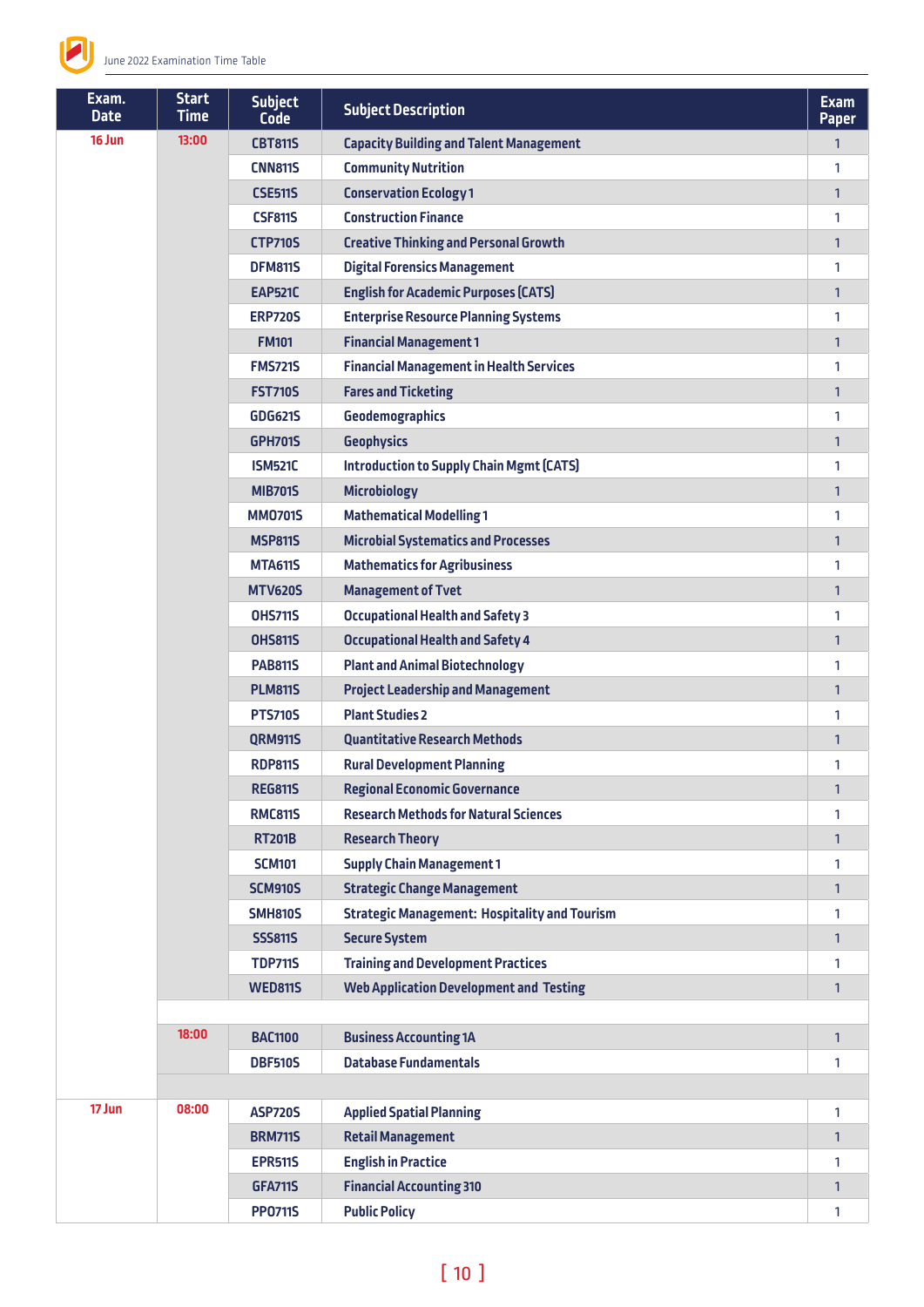

| Exam.<br><b>Date</b> | <b>Start</b><br><b>Time</b> | <b>Subject</b><br><b>Code</b> | <b>Subject Description</b>                             | <b>Exam</b><br><b>Paper</b> |
|----------------------|-----------------------------|-------------------------------|--------------------------------------------------------|-----------------------------|
| 17 Jun               | 13:00                       | <b>BBC811S</b>                | <b>Bioinorganic and Biophysical Chemistry</b>          | 1                           |
|                      |                             | <b>BIA711S</b>                | <b>Business Intelligence and Analytic</b>              | $\mathbf{1}$                |
|                      |                             | <b>CFR712S</b>                | <b>Computer Forensics</b>                              | 1                           |
|                      |                             | <b>DMG811S</b>                | <b>Digital Marketing</b>                               | $\mathbf{1}$                |
|                      |                             | <b>DSA521S</b>                | <b>Data Structures and Algorism</b>                    | 1                           |
|                      |                             | <b>DWM710S</b>                | <b>Data and Web Mining</b>                             | $\mathbf{1}$                |
|                      |                             | <b>EPR521C</b>                | <b>English in Practice (CATS)</b>                      | 1                           |
|                      |                             | <b>HAM711S</b>                | <b>Haematology 3</b>                                   | $\mathbf{1}$                |
|                      |                             | <b>ILB911S</b>                | <b>International Business</b>                          | 1                           |
|                      |                             | <b>ILR811S</b>                | <b>Advanced Industrial and Labour Relations</b>        | $\mathbf{1}$                |
|                      |                             | <b>ISP811S</b>                | <b>Instrumentation Physics</b>                         | 1                           |
|                      |                             | <b>LMP721C</b>                | <b>Leading and Managing Projects (CATS)</b>            | $\mathbf{1}$                |
|                      |                             | <b>MAL710S</b>                | <b>Management and Leadership</b>                       | 1                           |
|                      |                             | <b>MDL611S</b>                | <b>Media Law</b>                                       | $\mathbf{1}$                |
|                      |                             | <b>MSC701S</b>                | <b>Molecular Spect and Chemical Separation Methods</b> | 1                           |
|                      |                             | <b>NIE8115</b>                | <b>Nutrition in Emergencies (A)</b>                    | $\mathbf{1}$                |
|                      |                             | <b>ODC711S</b>                | <b>Organisation Development and Change</b>             | 1                           |
|                      |                             | <b>OSY911S</b>                | <b>Organisational Strategy</b>                         | $\mathbf{1}$                |
|                      |                             | <b>PHS611S</b>                | <b>Policy in Health Information Systems</b>            | 1                           |
|                      |                             | <b>PPP811S</b>                | <b>Professional Practice and Procedures</b>            | $\mathbf{1}$                |
|                      |                             | <b>PPR0101</b>                | <b>Public Procurement 1</b>                            | 1                           |
|                      |                             | <b>RGE811S</b>                | <b>Rangeland Ecology</b>                               | $\mathbf{1}$                |
|                      |                             | <b>SLE811S</b>                | <b>Sustainable Local Economic Development</b>          | 1                           |
|                      |                             | <b>SMI810S</b>                | <b>Strategic Marketing and Innovation</b>              | $\mathbf{1}$                |
|                      |                             | <b>STM911S</b>                | <b>Strategic Marketing Management</b>                  | 1                           |
|                      |                             | <b>TL303</b>                  | <b>Transport and Logistics 3</b>                       | 1                           |
|                      |                             | <b>UDN811S</b>                | <b>Urban Design Studio</b>                             | T.                          |
|                      |                             |                               |                                                        |                             |
|                      | 18:00                       | <b>PLU411S</b>                | <b>Principles of English Language Use</b>              | 1                           |
|                      |                             |                               |                                                        |                             |
| 20 Jun               | 08:00                       | <b>AMC520S</b>                | <b>Agricultural Mechanisation</b>                      | 1                           |
|                      |                             | <b>FOM511S</b>                | <b>Fundamentals of Marketing</b>                       | $\mathbf{1}$                |
|                      |                             | <b>GNB501S</b>                | <b>General Biology 1A</b>                              | 1                           |
|                      |                             | <b>HPM710S</b>                | <b>Hospitality Property and Facilities Management</b>  | 1                           |
|                      |                             | <b>LHM721S</b>                | <b>Legislation of Health Information Management</b>    | 1                           |
|                      |                             | <b>OPS621S</b>                | <b>Operating Systems</b>                               | $\mathbf{1}$                |
|                      |                             | <b>OPS611S</b>                | <b>Operating Systems</b>                               | 1                           |
|                      |                             |                               |                                                        |                             |
|                      | 13:00                       | <b>BAS111S</b>                | <b>Basic Spanish 1A</b>                                | 1                           |
|                      |                             | <b>BEM711S</b>                | <b>Small and Medium Enterprise Management</b>          | 1                           |
|                      |                             | <b>BRS711S</b>                | <b>Business Research for Sport Managers</b>            | 1                           |
|                      |                             | <b>CEP610S</b>                | <b>Civil Engineering for Planning</b>                  | 1                           |
|                      |                             | <b>DBA721S</b>                | <b>Database Administration</b>                         | 1                           |
|                      |                             | <b>EBD601S</b>                | <b>Evolution of Biological Diversity</b>               | 1                           |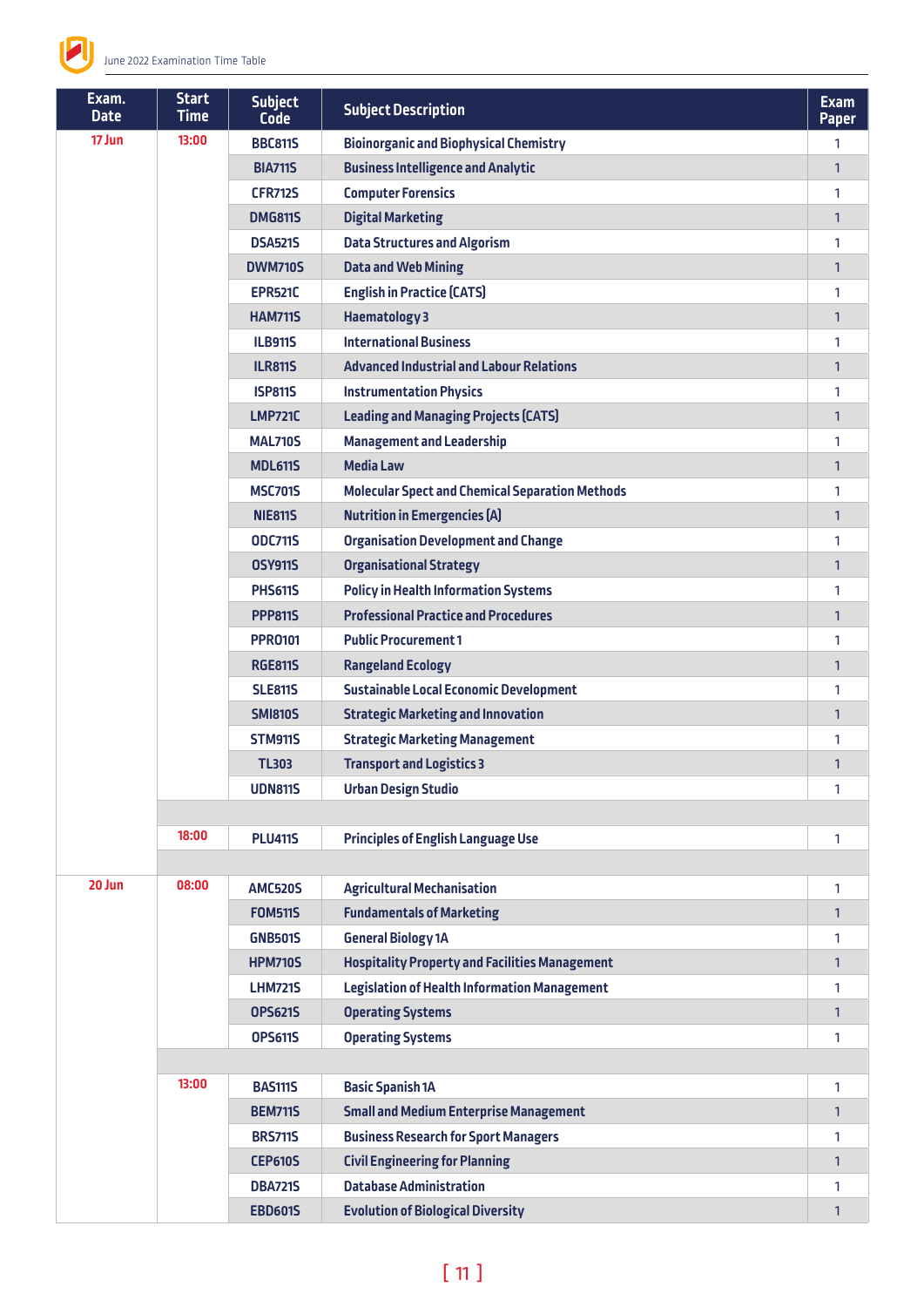

| Exam.<br><b>Date</b> | <b>Start</b><br><b>Time</b> | <b>Subject</b><br><b>Code</b> | <b>Subject Description</b>                                  | <b>Exam</b><br><b>Paper</b> |
|----------------------|-----------------------------|-------------------------------|-------------------------------------------------------------|-----------------------------|
| 20 Jun               | 13:00                       | <b>FTH510S</b>                | <b>Foundations of Tourism and Hospitality</b>               | $\mathbf{1}$                |
|                      |                             | <b>GSM712S</b>                | <b>Global Supply Chain Management</b>                       | 1                           |
|                      |                             | <b>ICH401S</b>                | <b>Introduction to Chemistry A</b>                          | 1                           |
|                      |                             | <b>IWW821S</b>                | <b>Integrated Water and Wetland Management</b>              | 1                           |
|                      |                             | <b>JNW611S</b>                | <b>Journalistic Writing II</b>                              | 1                           |
|                      |                             | <b>MMB711S</b>                | <b>Medical Microbiology 3</b>                               | 1                           |
|                      |                             | <b>MPS521C</b>                | <b>Marketing Principles (CATS)</b>                          | $\mathbf{1}$                |
|                      |                             | <b>OHS611S</b>                | <b>Occupational Health and Safety 2A</b>                    | 1                           |
|                      |                             | <b>OMD911S</b>                | <b>Operations Management and Decision Support Syst</b>      | 1                           |
|                      |                             | <b>PMV611S</b>                | <b>Principles and Methods of Valuation</b>                  | 1                           |
|                      |                             | <b>POS611S</b>                | <b>Principles of Selling</b>                                | 1                           |
|                      |                             | <b>QCM701S</b>                | <b>Quantum Chemistry and Molecular Spectroscopy</b>         | 1                           |
|                      |                             | <b>SMM911S</b>                | <b>Service Marketing Management</b>                         | $\mathbf{1}$                |
|                      |                             | <b>SMT611S</b>                | <b>Sport Marketing</b>                                      | 1                           |
|                      |                             | <b>TBP710S</b>                | <b>Team Business Project</b>                                | 1                           |
|                      |                             | <b>TSA701S</b>                | <b>Time Series Analysis</b>                                 | 1                           |
|                      |                             | <b>WWR711S</b>                | <b>Water and Wetland Resources Management</b>               | 1                           |
|                      |                             |                               |                                                             |                             |
| 21 Jun               | 08:00                       | <b>APC8115</b>                | <b>Applied Cryptography</b>                                 | $\mathbf{1}$                |
|                      |                             | <b>FB0510S</b>                | <b>Food and Beverage Operations</b>                         | 1                           |
|                      |                             | <b>FCS510S</b>                | <b>Foundations of Customer Service</b>                      | 1                           |
|                      |                             | <b>GNP501S</b>                | <b>General Physics 1A</b>                                   | 1                           |
|                      |                             | <b>HSP511S</b>                | <b>Health Science Physics</b>                               | 1                           |
|                      |                             | <b>IBI511S</b>                | <b>Introduction to General Biology</b>                      | 1                           |
|                      |                             | <b>MIS611S</b>                | <b>Medical Information Systems 2A</b>                       | $\mathbf{1}$                |
|                      |                             | <b>MMA710S</b>                | <b>Multimedia Application</b>                               | 1                           |
|                      |                             | <b>MMP701S</b>                | <b>Mathematical Methods in Physics</b>                      | 1                           |
|                      |                             | <b>OLM621C</b>                | <b>Operational Logistics Management (CATS)</b>              | 1                           |
|                      |                             | <b>PWR6115</b>                | <b>Professional Writing</b>                                 | $\mathbf{1}$                |
|                      |                             | <b>SMS701S</b>                | <b>Survey Methods and Sampling Techniques</b>               | 1                           |
|                      |                             | <b>TTE511S</b>                | <b>Transport Economics</b>                                  | 1                           |
|                      |                             |                               |                                                             |                             |
|                      | 13:00                       | <b>PTP610S</b>                | <b>Plant Physiology</b>                                     | $\mathbf{1}$                |
|                      |                             |                               |                                                             |                             |
| 22 Jun               | 08:00                       | <b>DSA711S</b>                | <b>Data Structures and Algorithms 2</b>                     | $\mathbf{1}$                |
|                      |                             | <b>EEN701S</b>                | <b>Energy and Environment</b>                               | 1                           |
|                      |                             | GSS711S                       | <b>Geo Statistics</b>                                       | $\mathbf{1}$                |
|                      |                             | <b>IMT711S</b>                | <b>Intermodal Transportation</b>                            | 1                           |
|                      |                             | <b>IPS511S</b>                | <b>Introduction Procurement and Supply Chain Management</b> | $\mathbf{1}$                |
|                      |                             | <b>MLM711S</b>                | <b>Medical Laboratory Management</b>                        | 1                           |
|                      |                             | <b>MPR711S</b>                | <b>Media and Public Relations</b>                           | $\mathbf{1}$                |
|                      |                             | <b>NRS711S</b>                | <b>Natural Resources Management and Sustainable Develop</b> | 1                           |
|                      |                             | <b>QHT710S</b>                | <b>Quality Management in Hospitality and Tourism</b>        | 1                           |
|                      |                             | <b>PPD710S</b>                | <b>Process Plant Design and Economics</b>                   | 1                           |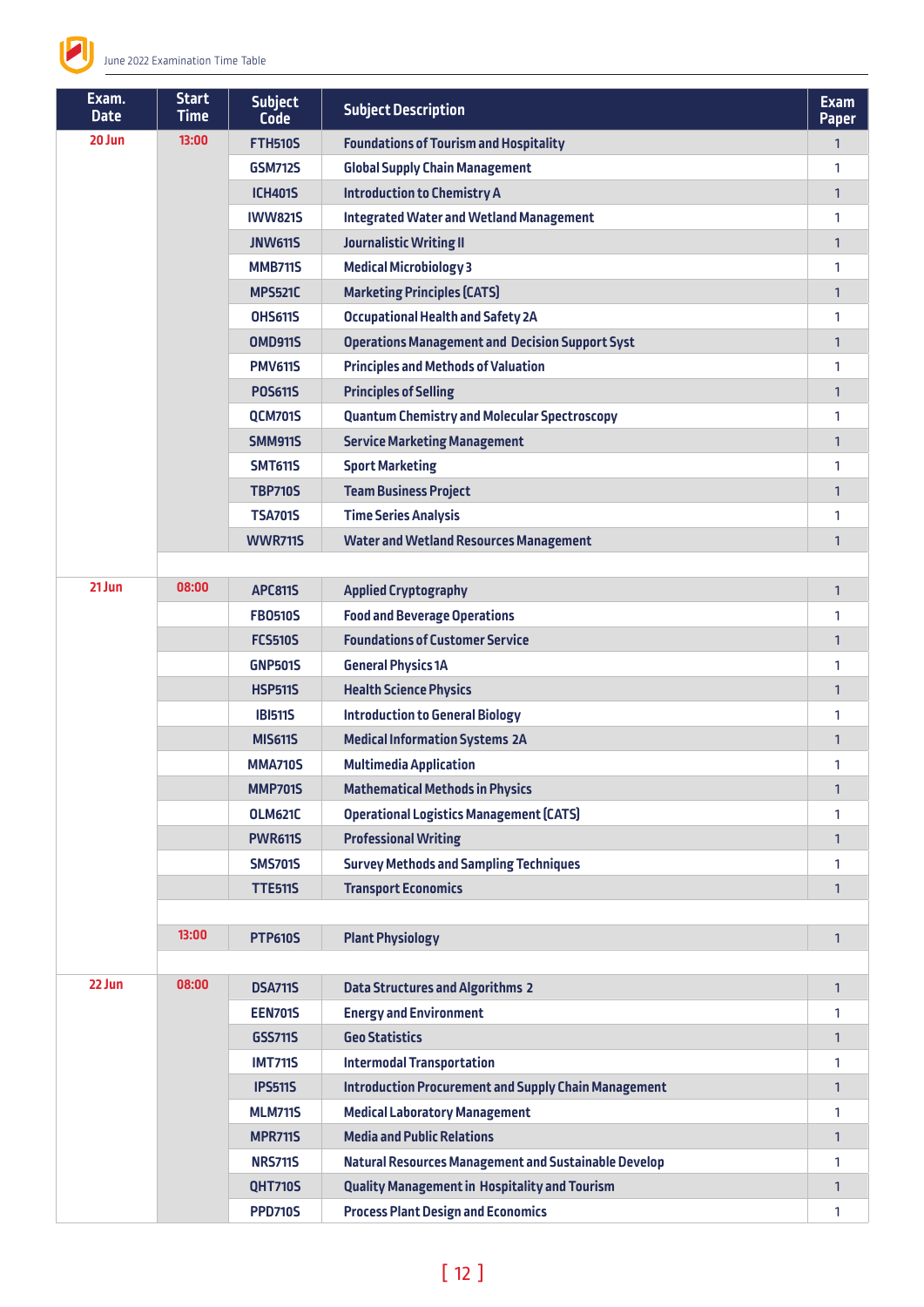

| Exam.<br><b>Date</b> | <b>Start</b><br><b>Time</b> | <b>Subject</b><br><b>Code</b> | <b>Subject Description</b>                            | <b>Exam</b><br><b>Paper</b> |
|----------------------|-----------------------------|-------------------------------|-------------------------------------------------------|-----------------------------|
| 22 Jun               | 08:00                       | <b>RLC620S</b>                | <b>Rural Livelihoods and Community Development</b>    | 1                           |
|                      |                             | <b>SML610S</b>                | <b>Strategic Management and Leadership</b>            | $\mathbf{1}$                |
|                      |                             | <b>SMK611S</b>                | <b>Services Marketing</b>                             | 1                           |
|                      |                             |                               |                                                       |                             |
| 23 Jun               | 08:00                       | <b>ATE711S</b>                | <b>Advanced Transport Economics</b>                   | 1                           |
|                      |                             | <b>BOP511S</b>                | <b>Basic Organizational Psychology</b>                | $\mathbf{1}$                |
|                      |                             | <b>CNH710S</b>                | <b>Cultural and Natural Heritage Management</b>       | 1                           |
|                      |                             | <b>DPS610S</b>                | <b>Demography and Population Studies</b>              | $\mathbf{1}$                |
|                      |                             | <b>LIA502S</b>                | <b>Linear Algebra 1</b>                               | 1                           |
|                      |                             | <b>MSS511S</b>                | <b>Mathematics and Statistics for Spatial Science</b> | $\mathbf{1}$                |
|                      |                             | <b>PPN610S</b>                | <b>Plant Protection</b>                               | 1                           |
|                      |                             | <b>RDM710S</b>                | <b>Rooms Division Management</b>                      | $\mathbf{1}$                |
|                      |                             | <b>SGP711S</b>                | <b>Sport Governance and Policy</b>                    | 1                           |
|                      |                             | <b>SSF510S</b>                | <b>Safety, Security and First Aid</b>                 | $\mathbf{1}$                |
|                      |                             |                               |                                                       |                             |
| 24 Jun               | 08:00                       | <b>CMV620S</b>                | <b>Conflict Management in a VET Environment</b>       |                             |
|                      |                             | <b>IME511S</b>                | <b>Introduction to Marketing and Its Environment</b>  | 1                           |
|                      |                             | <b>LUP610S</b>                | <b>Land Use Planning 2</b>                            | $\mathbf{1}$                |
|                      |                             | <b>PDF711S</b>                | <b>Phase Diagrams and Forming Processes</b>           | 1                           |
|                      |                             | <b>TGE510S</b>                | <b>Tourism Geography</b>                              | $\mathbf{1}$                |
|                      |                             | <b>SPP611S</b>                | <b>Sports Psychology</b>                              | 1                           |
|                      |                             |                               |                                                       |                             |
| 25 Jun               | 08:00                       | <b>CPN610S</b>                | <b>Crop Production</b>                                | 1                           |
|                      |                             | <b>HRV610S</b>                | <b>Human Resources Management in VET</b>              |                             |
|                      |                             | <b>MVT610S</b>                | <b>Marketing for VET A</b>                            |                             |
|                      |                             | <b>TDM620S</b>                | <b>Tourism Destination Management</b>                 | $\mathbf{1}$                |